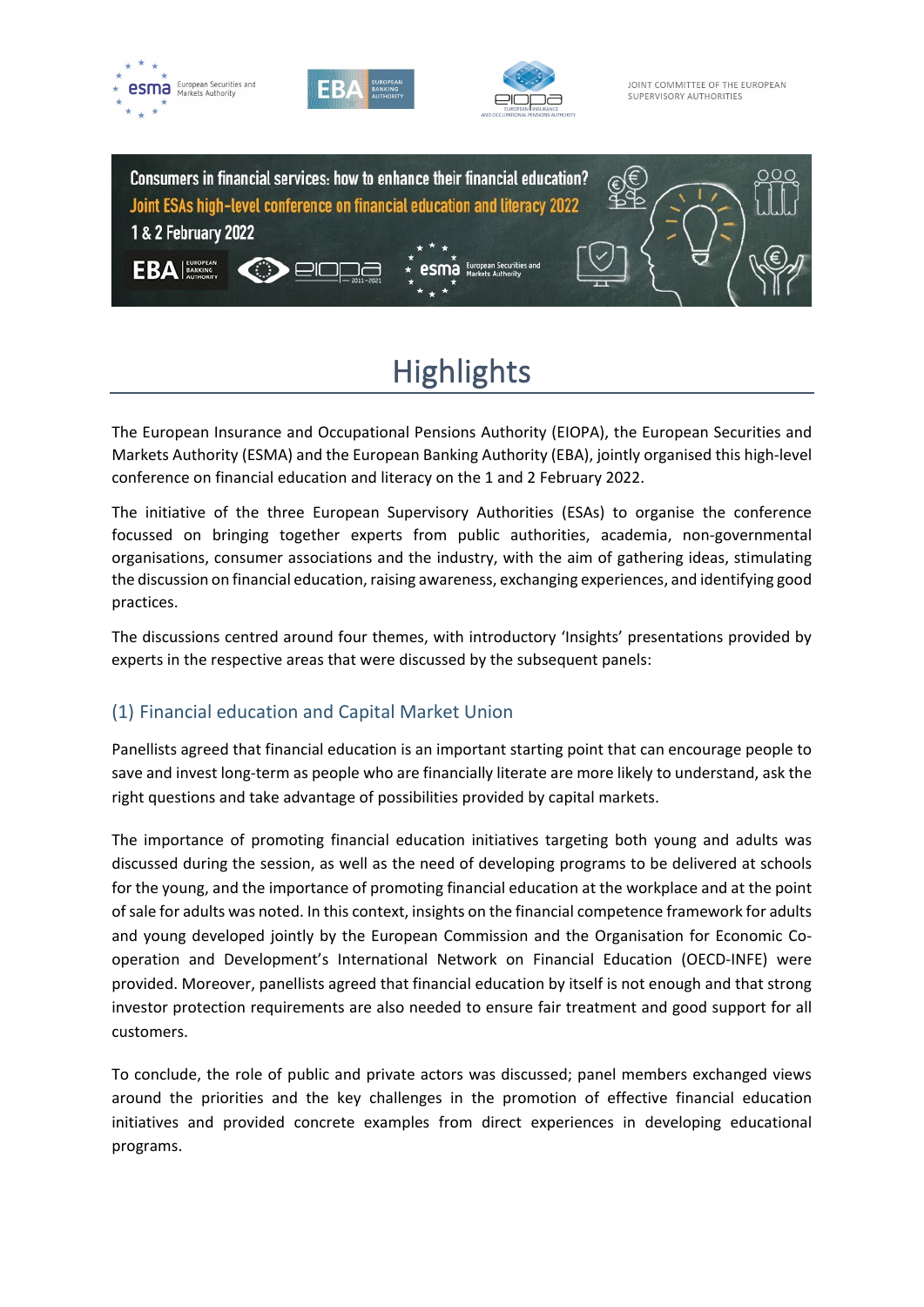

# (2) Financial education and digitalization with a specific focus on cybersecurity, scams and fraud

The session was opened with a brief summary of the Joint ESAs thematic repository on digitalisation with a specific focus on cybersecurity, scams and fraud, which was published ahead of the event on the respective websites of the three ESAs. The repository collects more than 120 financial education initiatives across the banking, insurance, pension and investment sectors launched by National Competent Authorities.

During the panel discussion, it was noted that online scams and frauds are becoming more sophisticated, and that online payments are particularly at risk. Therefore, educating consumers about cybersecurity, scams and frauds represents something that requires a continuous effort. In this regard, joint efforts between competent authorities and financial institutions can constitute an effective tool in order to make consumers more conscious and cautious in a digital environment.

The significant role played by a two-factor authentication in online payments to reduce fraud was also underlined, although a third of the audience indicated that they did not feel adequately informed beforehand why these security requirements were introduced, in response to the poll question.

Session 2 audience question\*: As a payment user, have you been sufficiently informed about why two-factor authentication for retail payments was introduced and how it would work?



# (3) Financial education and financial resilience of vulnerable groups

Panellists agreed that the pandemic has affected especially those groups that were already vulnerable before the pandemic, in particular (elderly) women, young households and micro-entrepreneurs. Some panellists highlighted that regulation needs to be adjusted so that new technologies can be used to provide consumers with information in an intuitive way while at the same time allowing the provision of information on paper to vulnerable populations which cannot easily access digital technologies or the internet.

The importance of financial information disclosure which enables consumers to compare different products, was also underlined. Based on an audience poll run, there was particular support for the ESAs to address the issue of financial education and financial resilience of vulnerable groups by developing best practices for national financial education initiatives targeting vulnerable groups.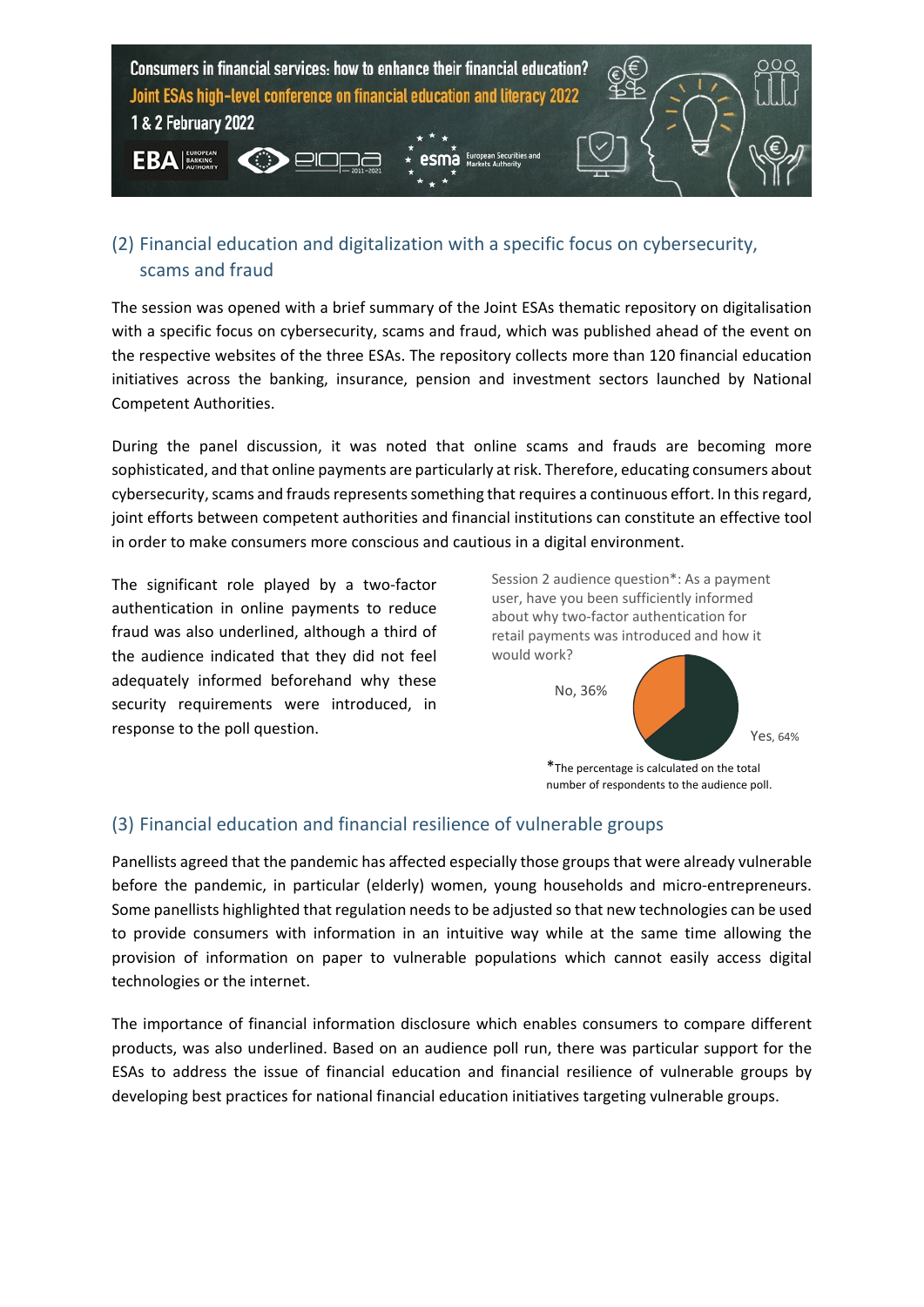

It was concluded that financial literacy can be an effective shield for vulnerable groups to protect against financial shocks and that if we improve financial education, everyone will benefit, including regulators, banks, pensions, insurers and, in particular, vulnerable groups.

Session 3 audience question\*: How do you think the ESAs can best contribute to addressing the issue of financial education and financial resilience of vulnerable groups going forward?



\*The percentage is calculated on the total number of respondents to the audience poll.

# (4) Financial education and sustainable finance

With regard to sustainable finance and taxonomy, the panellists pointed out that, while financial education is important, it cannot be considered a panacea. Retail investors need to be adequately informed and capable of understanding a high amount of information provided, but such a burden cannot be placed solely on consumers and investors. In order to avoid consumer detriment, panellists agreed that financial advisors should be trained and certified. In this context, the important role of independent financial advisors was emphasized.

One panellist noted that the most suitable moment for financial literacy initiatives is the moment when a person is looking for, comparing, contracting, or using a financial product or service. The goal of such initiatives should be to help consumers understand the product, its features, and the associated risks. This becomes even more relevant in the context of sustainable finance, as sustainability aspects make products and services more complex. As a result, financial education should be introduced in schools for the purpose of educating children as early as possible.

Furthermore, panellists pointed out that not only should consumers and retail investors be financially educated, but also supervisors, regulators and financial institutions themselves should take into consideration various training and teaching opportunities. The ['Financial competence framework for](https://ec.europa.eu/info/files/220111-financial-competence-framework-adults_en)